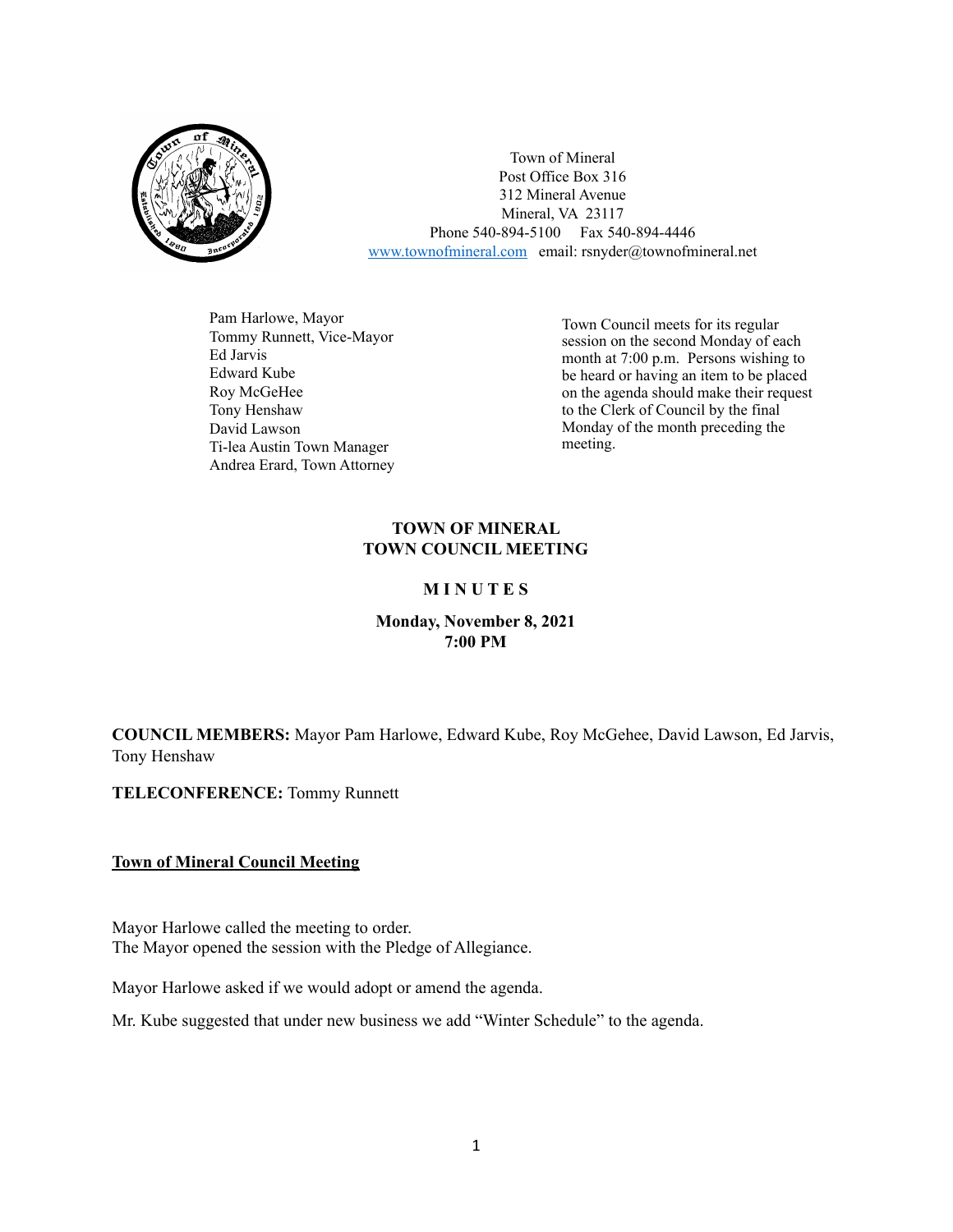**Motion was made by Mr. Kube to adopt with the change to add "Winter Schedule" to the agenda, Mr. McGehee seconded. Motion passed with a unanimous vote.**

| <b>Tommy Runnett – yes</b> | <b>Roy McGehee - yes</b>  |
|----------------------------|---------------------------|
| Ed Kube – yes              | <b>Tony Henshaw - yes</b> |
| <b>Ed Jarvis</b> – yes     | David Lawson – yes        |

**Motion was made by Mr. Kube for approval of meeting minutes with modification. Seconded by Mr. Jarivs. Motion was passed with a unanimous vote.**

| Tommy Runnett – yes    | <b>Roy McGehee - yes</b>  |
|------------------------|---------------------------|
| Ed Kube – ves          | <b>Tony Henshaw - yes</b> |
| <b>Ed Jarvis</b> – yes | David Lawson – yes        |

**Motion was made by Mr. Henshaw for approval of the Bills to be Paid. Seconded by Mr. Lawson. Motion passed with a unanimous vote.**

| <b>Tommy Runnett</b> – yes | <b>Roy McGehee - yes</b>  |
|----------------------------|---------------------------|
| Ed Kube – yes              | <b>Tony Henshaw - yes</b> |
| <b>Ed Jarvis</b> – yes     | David Lawson – yes        |

**Town Manager's Report**: no report

#### **Town Attorney Report :** no report

Mr. Runnett reported that Tri-State was on the last of the pipes (repair) and it looks like the amount of waste water cost is going down each month, he hoped that all of the leaks were found.

Mayor Harlowe mentioned that Louisa County is thinking of restricting trucks on Chopping and Chalklevel Roads and suggested that they use Route 522 through Mineral. She encouraged Council members to go to the Board of Supervisor meeting to hear more information and provide comment or opinions on the matter.

The Holiday schedule was discussed, that Veteran's Day, Thanksgiving, Christmas Eve and New Year's Eve are the remaining holidays for the year.

Mr. Kube encouraged Council to review the latest update on the Town of Mineral handbook, which was last updated and approved by Council in 2014.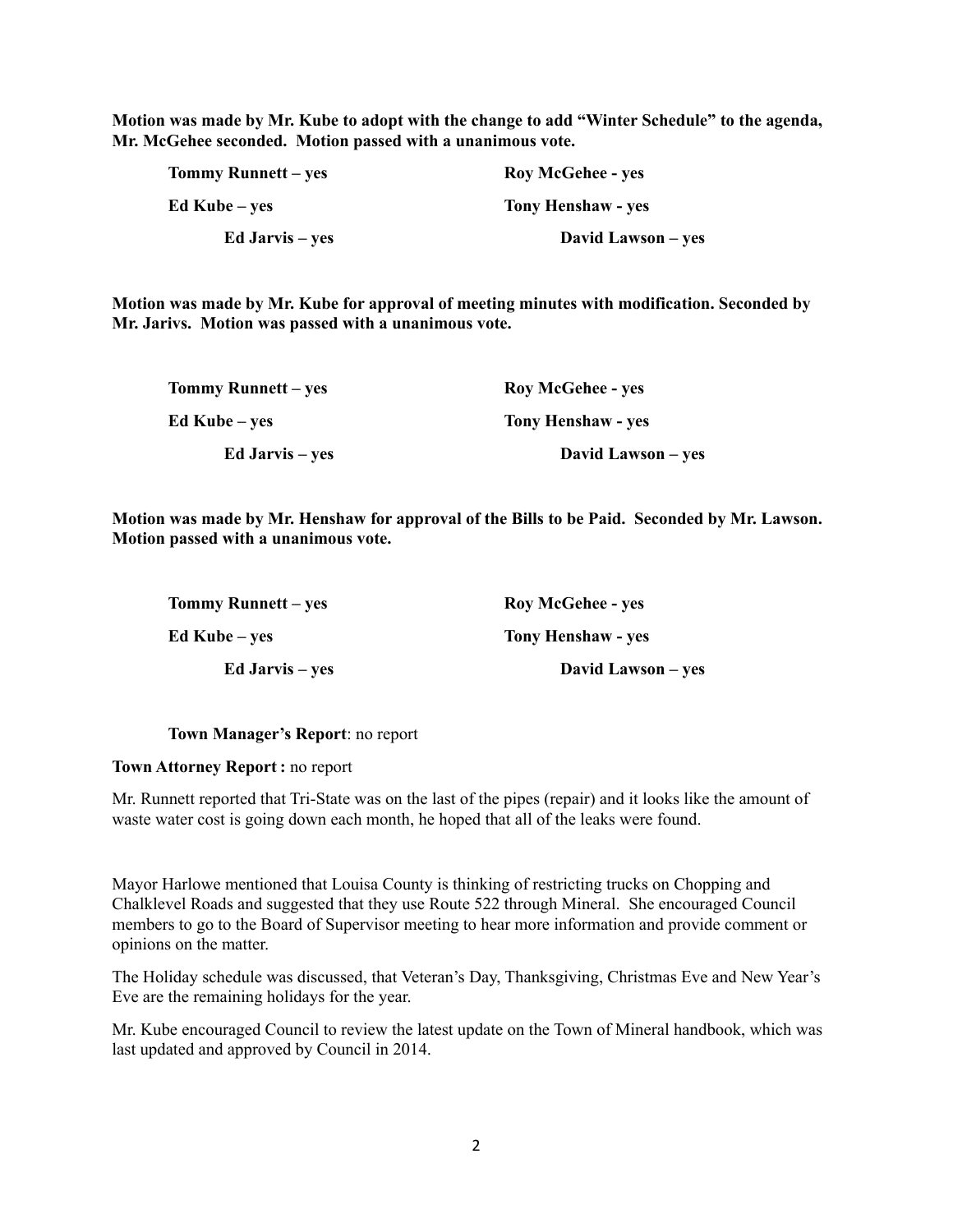Mr. Lawson, Personnel Committee Chair, briefed Council on the new pay schedule and discussed where each employee was and gave recommendations by the Committee on who should receive pay raises based on implementation of the proposed pay schedule.

**Motion was made by Mr. Kube on the new pay schedule. Seconded by Mr. Henshaw. The motion was passed with a unanimous vote.**

| Tommy Runnett – yes    | <b>Roy McGehee - yes</b> |
|------------------------|--------------------------|
| Ed Kube – ves          | Tony Henshaw - yes       |
| <b>Ed Jarvis</b> – yes | David Lawson – yes       |

Mayor Harlowe suggested that Council approve paying for the staff's lunch on December 23, with a limit of \$200.

**Motion was made by Mr. McGehee to have a Christmas celebration. Seconded by Mr. Kube. Motion was passed with a unanimous vote.**

| Tommy Runnett – yes    | <b>Roy McGehee - yes</b>  |
|------------------------|---------------------------|
| Ed Kube – yes          | <b>Tony Henshaw - yes</b> |
| <b>Ed Jarvis</b> – yes | David Lawson – yes        |

Discussion on whether to stop the monthly cost of the Porta-a-Potties in the Town parking lot.

**Motion was made by Mr. Henshaw to have the Porta-a-Potties removed and discontinue the monthly charge. Seconded by Mr. Jarvis. Motion was passed with a unanimous vote.**

| Tommy Runnett – yes    | <b>Roy McGehee - yes</b>  |
|------------------------|---------------------------|
| Ed Kube – ves          | <b>Tony Henshaw - yes</b> |
| <b>Ed Jarvis</b> – yes | David Lawson – yes        |

Mr. Lawson informed the Council that the Town Clerk/Treasurer, Lisa Yates, submitted her resignation, effective November 12, 2021.

**Motion was made by Mr. Lawson to accept Lisa Yates resignation from Town Clerk/Treasurer. Seconded by Mr. Kube. Motion was passed with a unanimous vote.**